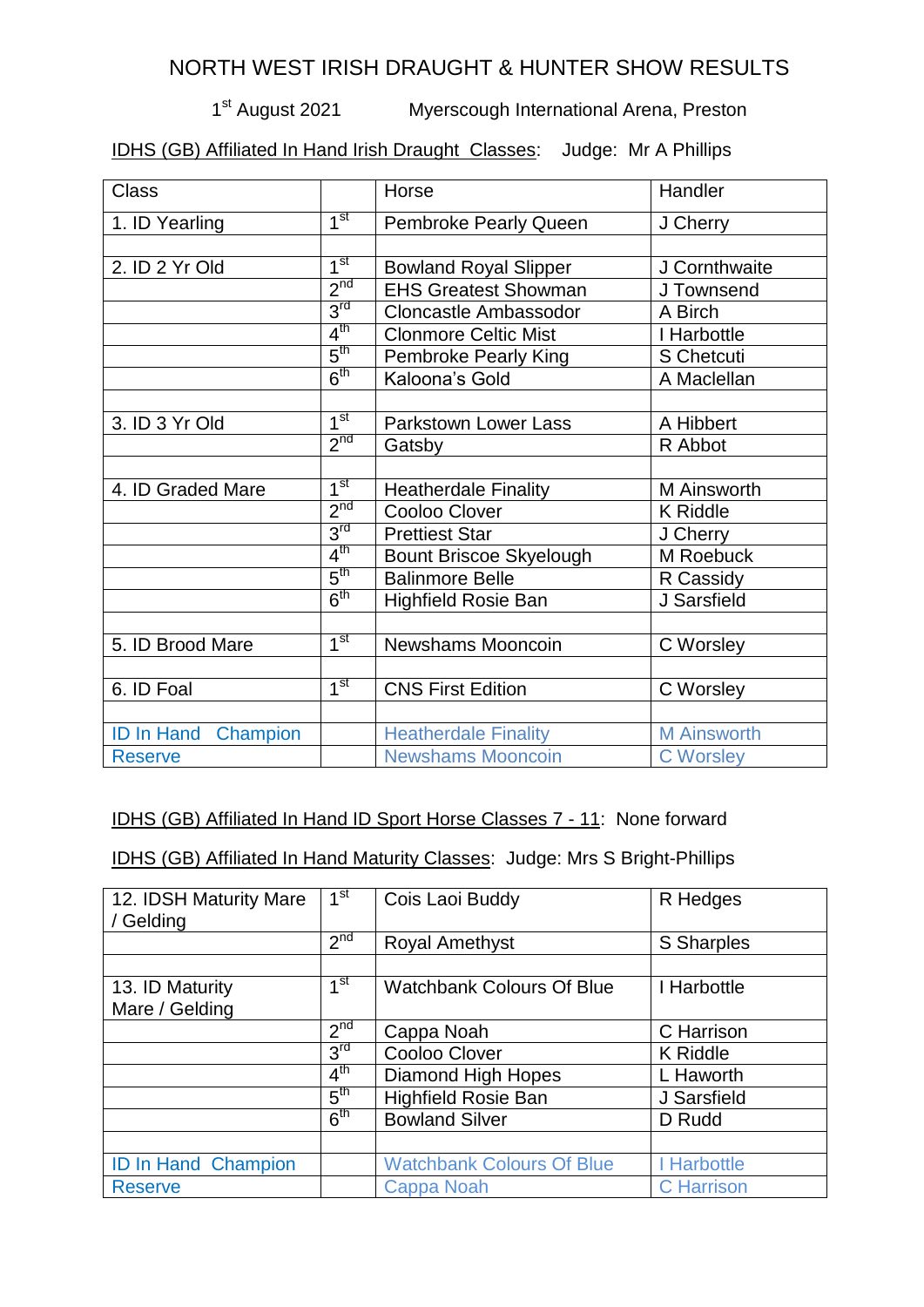## NORTH WEST IRISH DRAUGHT & HUNTER SHOW RESULTS

| Open In Hand Hunter Classes: Judge: Mrs S Bright-Phillips |  |
|-----------------------------------------------------------|--|
|-----------------------------------------------------------|--|

| H1. Hunter Youngstock          | 1st             | <b>Sterndale Aristocrat</b><br>(Highest Placed 2 yr old) | R Pearson         |
|--------------------------------|-----------------|----------------------------------------------------------|-------------------|
|                                | 2 <sup>nd</sup> | Parkstown Lower Lass                                     | A Hibbert         |
|                                |                 | (Highest Placed 3 yr old)                                |                   |
|                                | 3 <sup>rd</sup> | Kaloona's Gold                                           | A Maclellan       |
|                                | 4 <sup>th</sup> | <b>Pembroke Pearly King</b>                              | S Chetcuti        |
|                                | 5 <sup>th</sup> | Pembroke Pearly Queen                                    | J Cherry          |
|                                |                 | (Highest Placed yearling)                                |                   |
|                                | 6 <sup>th</sup> | <b>EHS Greatest Showman</b>                              | J Townsend        |
|                                |                 |                                                          |                   |
| H <sub>2</sub> . Hunter 4 yrs+ | 1 <sup>st</sup> | <b>Elegant Albert</b>                                    | V Spenser         |
|                                | 2 <sup>nd</sup> | <b>Heatherdale Finality</b>                              | M Ainsworth       |
|                                | 3 <sup>rd</sup> | <b>Royal Amethyst</b>                                    | <b>S</b> Sharples |
|                                | 4 <sup>th</sup> | Diamond High Hopes                                       | L Haworth         |
|                                | $5^{\text{th}}$ | Cois Laois Buddy                                         | R Hedges          |

Open Ridden Classes: Judges: Conformation : Mr A Phillips

Ride: Miss M Bowling

| <b>Class</b>                             |                 | Horse                            | Rider              |
|------------------------------------------|-----------------|----------------------------------|--------------------|
| 14. Ridden Novice                        | 1 <sup>st</sup> | <b>LGH Flash Dance</b>           | Z Owen             |
|                                          | 2 <sup>nd</sup> | <b>Night Life</b>                | E Lord             |
|                                          | 3 <sup>rd</sup> | <b>Cloncastle Dominator</b>      | E Maher            |
|                                          | $4^{\text{th}}$ | <b>Elegant Albert</b>            | V Spencer          |
|                                          | $5^{\text{th}}$ | <b>Balinmore Belle</b>           | R Cassidy          |
|                                          | 6 <sup>th</sup> | <b>Bowland Silver</b>            | O Jarvis           |
|                                          |                 |                                  |                    |
| 15. Ridden Small Hunter/<br>Cob/Maxi Cob | 1 <sup>st</sup> | Corrabaun Kingdom                | <b>K</b> Riddle    |
|                                          | $2^{nd}$        | <b>Criafol Autumn Star</b>       | Z Owen             |
|                                          | 3 <sup>rd</sup> | <b>Gadbury Northern Showgirl</b> | S Jones            |
|                                          | 4 <sup>th</sup> | <b>Cloncastle Dominator</b>      | E Maher            |
|                                          | $5^{\text{th}}$ | Cappa Noah                       | C Harrison         |
|                                          | $6^{\text{th}}$ | Kavanagh Redhouse Stanley        | V Thorpe           |
|                                          |                 |                                  |                    |
| 16. Open Ridden<br>Hunter                | 1 <sup>st</sup> | Palindromic                      | L Penrose          |
|                                          | 2 <sup>nd</sup> | Kilmastulla Ruby Slippers        | <b>K</b> Talbot    |
|                                          | 3 <sup>rd</sup> | <b>Gadbury Northern Showgirl</b> | S Jones            |
|                                          | 4 <sup>th</sup> | Heatherdale Finality             | <b>K</b> Ainsworth |
|                                          | $5^{\text{th}}$ | Night Life                       | E Lord             |
|                                          | $6^{\text{th}}$ | <b>Royal Amethyst</b>            | S Sharples         |
|                                          |                 |                                  |                    |
| <b>Open Ridden Champion</b>              |                 | Palindromic                      | L Penrose          |
| <b>Reserve</b>                           |                 | <b>Kilmastulla Ruby Slippers</b> | <b>K</b> Talbot    |
|                                          |                 |                                  |                    |